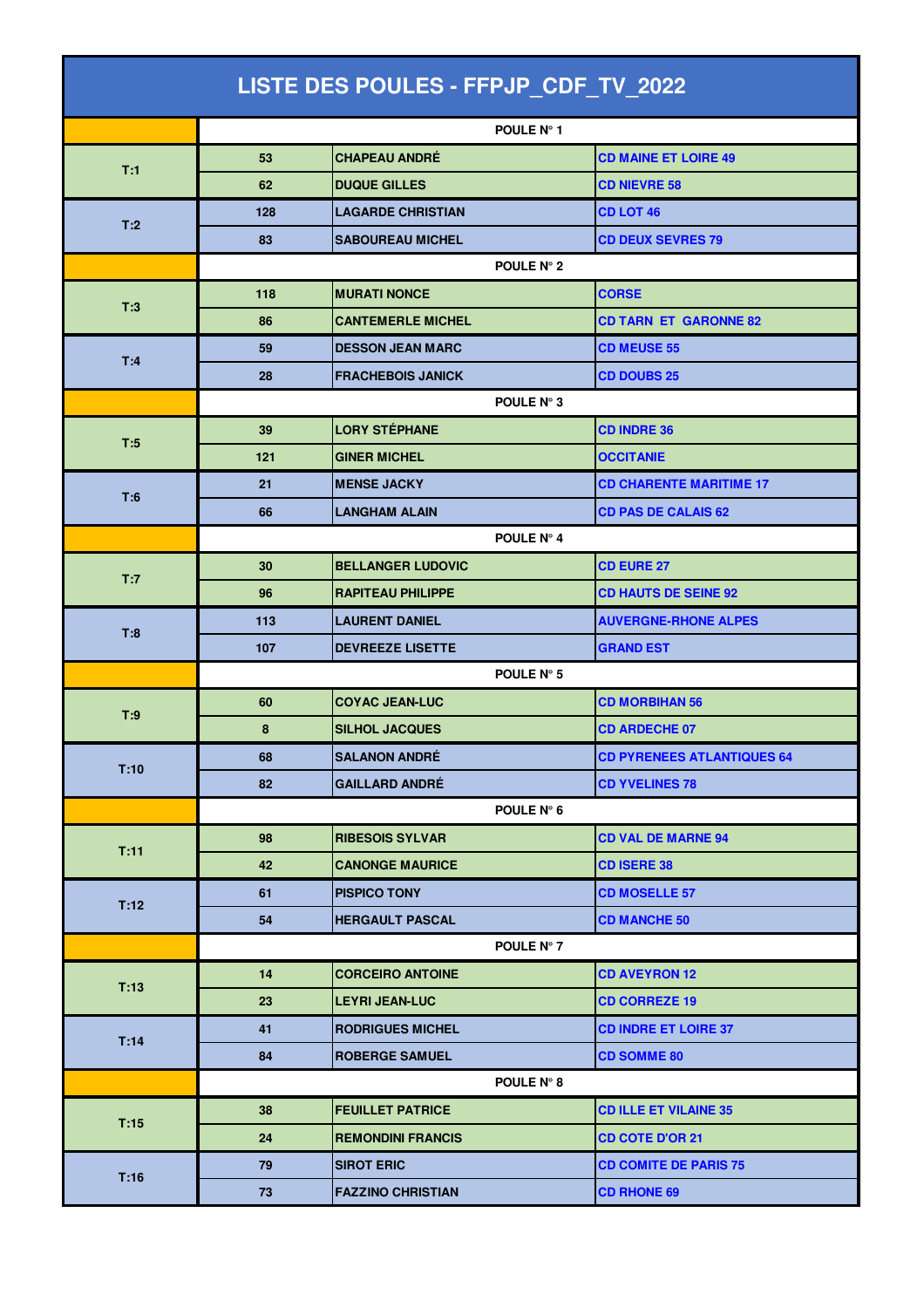| LISTE DES POULES - FFPJP_CDF_TV_2022 |             |                             |                                 |  |  |
|--------------------------------------|-------------|-----------------------------|---------------------------------|--|--|
|                                      |             | POULE N° 9                  |                                 |  |  |
|                                      | 25          | <b>HAMON DANIEL</b>         | <b>CD COTES D'ARMOR 22</b>      |  |  |
| T:17                                 | 50          | <b>BARONIO ALAIN</b>        | <b>CD LOT 46</b>                |  |  |
|                                      | 27          | <b>LERAY DENIS</b>          | <b>CD DORDOGNE 24</b>           |  |  |
| T:18                                 | 97          | <b>ROBERT PASCAL</b>        | <b>CD SEINE ST DENIS 93</b>     |  |  |
|                                      | POULE N° 10 |                             |                                 |  |  |
| T:19                                 | 36          | <b>MARINE DENIS</b>         | <b>CD GIRONDE 33</b>            |  |  |
|                                      | 102         | <b>TARABAY EDOUARD</b>      | <b>CD GUADELOUPE 971</b>        |  |  |
| T:20                                 | 19          | <b>MAGOT YVES</b>           | <b>CD CANTAL 15</b>             |  |  |
|                                      | 119         | <b>ZIGLER JOSEPH</b>        | <b>ILE DE FRANCE</b>            |  |  |
|                                      | POULE Nº 11 |                             |                                 |  |  |
| T:21                                 | 10          | <b>BAC PHILIPPE</b>         | <b>CD ARIEGE 09</b>             |  |  |
|                                      | 100         | <b>CECCHINI PASCAL</b>      | <b>CD CORSE DU SUD 2A</b>       |  |  |
|                                      | 109         | <b>REINHARD STÉPHANE</b>    | <b>NOUVELLE AQUITAINE</b>       |  |  |
| T:22                                 | 81          | <b>LUCAS DOMINIQUE</b>      | <b>CD SEINE ET MARNE 77</b>     |  |  |
|                                      |             | POULE N° 12                 |                                 |  |  |
| T:23                                 | 9           | <b>GONTAREK JEAN MICHEL</b> | <b>CD ARDENNES 08</b>           |  |  |
|                                      | 99          | <b>BURON BRUNO</b>          | <b>CD VAL D'OISE 95</b>         |  |  |
| T:24                                 | 13          | <b>SEGUY GEORGES</b>        | <b>CD AUDE 11</b>               |  |  |
|                                      | 122         | <b>ROYER ROBERT</b>         | <b>HAUTS DE France</b>          |  |  |
|                                      | POULE N° 13 |                             |                                 |  |  |
| T:25                                 | 74          | <b>ARDRY MICHEL</b>         | <b>CD HAUTE SAONE 70</b>        |  |  |
|                                      | 120         | <b>AIN CLAUDE</b>           | <b>OCCITANIE</b>                |  |  |
| T:26                                 | 125         | <b>BARATELLI CLAUDE</b>     | <b>PAYS DE LA LOIRE</b>         |  |  |
|                                      | 108         | <b>BERNARD HERVÉ</b>        | <b>NOUVELLE AQUITAINE</b>       |  |  |
|                                      |             | POULE N° 14                 |                                 |  |  |
| T:27                                 | 88          | <b>CHAMPSAUR SERGE</b>      | <b>CD VAUCLUSE 84</b>           |  |  |
|                                      | 106         | <b>RIVELLINI ROGER</b>      | <b>GRAND EST</b>                |  |  |
| T:28                                 | 46          | <b>MAINAS HENRI</b>         | <b>CD LOIRE 42</b>              |  |  |
|                                      | 48          | <b>BLANCHARD JEAN MARC</b>  | <b>CD LOIRE ATLANTIQUE 44</b>   |  |  |
|                                      |             | POULE N° 15                 |                                 |  |  |
|                                      | 80          | <b>ROULLE JEAN PIERRE</b>   | <b>CD SEINE MARITIME 76</b>     |  |  |
| T:29                                 | 58          | <b>PASSEROU JEAN-MICHEL</b> | <b>CD MEURTHE ET MOSELLE 54</b> |  |  |
|                                      | 11          | <b>DURIGON ROGER</b>        | <b>CD ARIEGE 09</b>             |  |  |
| T:30                                 | $\sqrt{5}$  | <b>ALLEGRE FERNAND</b>      | <b>CD ALPES HTE PROVENCE 04</b> |  |  |
|                                      |             | POULE N° 16                 |                                 |  |  |
| T:31                                 | 57          | <b>LANGUET JACQUES</b>      | <b>CD MAYENNE 53</b>            |  |  |
|                                      | 47          | <b>FALCON RAYMOND</b>       | <b>CD HAUTE LOIRE 43</b>        |  |  |
| T:32                                 | 31          | <b>PIQUET HERVÉ</b>         | <b>CD EURE ET LOIR 28</b>       |  |  |
|                                      | 127         | <b>SARRO DENIS</b>          | <b>CD MEUSE 55</b>              |  |  |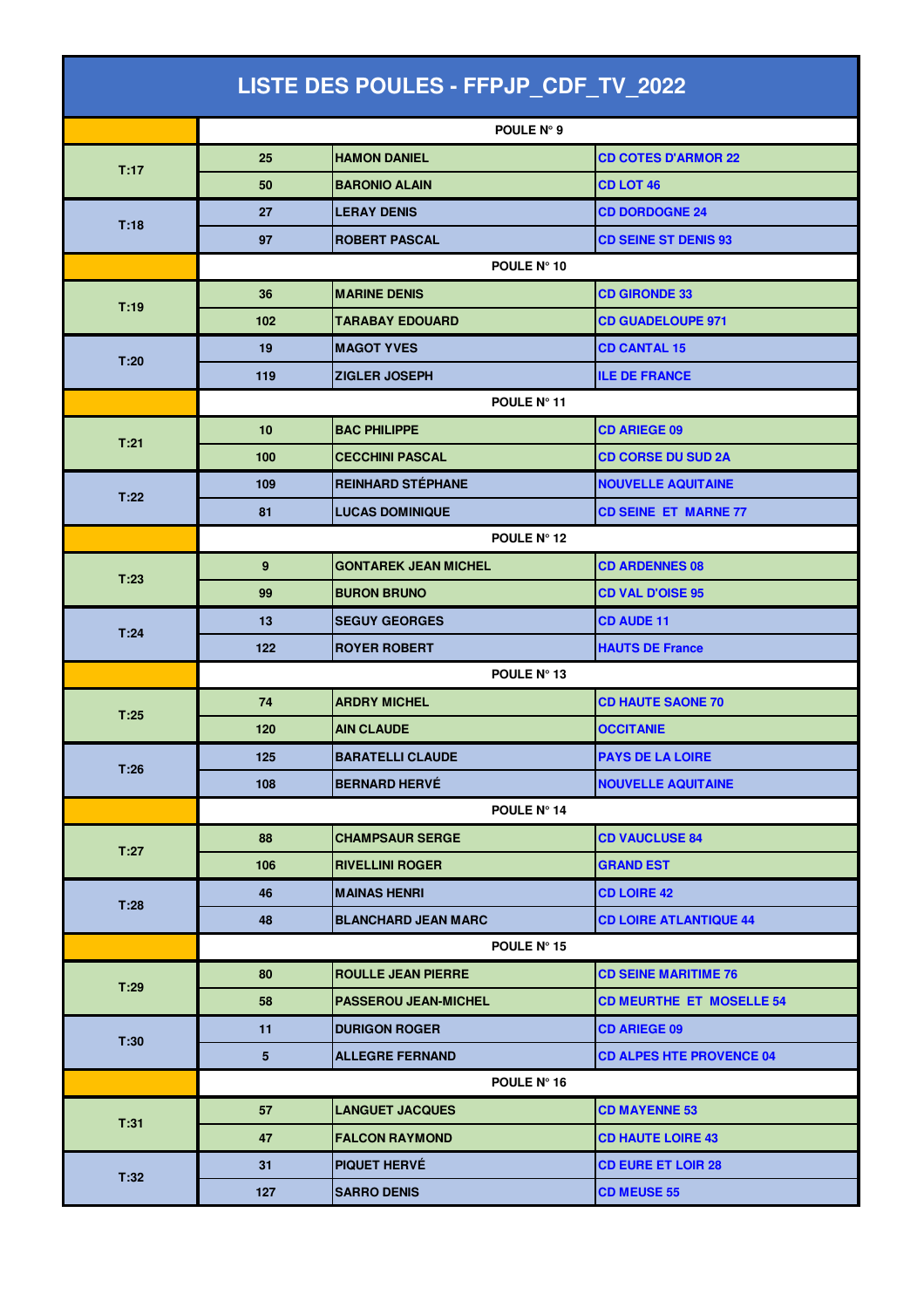| LISTE DES POULES - FFPJP_CDF_TV_2022 |                |                               |                                  |  |  |
|--------------------------------------|----------------|-------------------------------|----------------------------------|--|--|
|                                      |                | POULE N° 17                   |                                  |  |  |
|                                      | 18             | <b>ARNOU PASCAL</b>           | <b>CD CALVADOS 14</b>            |  |  |
| T:33                                 | 67             | <b>LAUDOUZE JACQUES</b>       | <b>CD PUY DE DOME 63</b>         |  |  |
|                                      | 117            | <b>GRECO BENOIT</b>           | <b>CENTRE-VAL DE LOIRE</b>       |  |  |
| T:34                                 | 92             | <b>RISSE ALAIN</b>            | <b>CD VOSGES 88</b>              |  |  |
|                                      | POULE N° 18    |                               |                                  |  |  |
|                                      | 87             | <b>PUCCINELLI MICHEL</b>      | <b>CD VAR 83</b>                 |  |  |
| T:35                                 | 34             | <b>ROUAIX JACQUES</b>         | <b>CD HTE GARONNE 31</b>         |  |  |
|                                      | 91             | <b>COUTURIER PATRICK</b>      | <b>CD HAUTE VIENNE 87</b>        |  |  |
| T:36                                 | 124            | <b>HERICHER PHILIPPE</b>      | <b>NORMANDIE</b>                 |  |  |
|                                      | POULE N° 19    |                               |                                  |  |  |
| T:37                                 | 115            | <b>BOUHOT CHARLES</b>         | <b>BOURGOGNE- FRANCHE COMTE</b>  |  |  |
|                                      | 70             | <b>ROCA HENRI</b>             | <b>CD PYRENEES ORIENTALES 66</b> |  |  |
| T:38                                 | 17             | <b>LEBOZEC STEPHANE</b>       | <b>CD CALVADOS 14</b>            |  |  |
|                                      | $\overline{7}$ | <b>SZUMIGALA ROGER</b>        | <b>CD ALPES MARITIMES 06</b>     |  |  |
|                                      |                | POULE N° 20                   |                                  |  |  |
| T:39                                 | $\overline{2}$ | <b>VIEIRA DOMINIQUE</b>       | CD AIN 01                        |  |  |
|                                      | 44             | <b>CHAMALBIDE JOËL</b>        | <b>CD LANDES 40</b>              |  |  |
| T:40                                 | 104            | <b>ABENAQUI GEORGES-HENRI</b> | <b>CD GUYANE 973</b>             |  |  |
|                                      | 43             | <b>PETETIN PATRICK</b>        | <b>CD JURA 39</b>                |  |  |
|                                      | POULE N° 21    |                               |                                  |  |  |
| T:41                                 | 77             | <b>GORRAZ PATRICE</b>         | <b>CD SAVOIE 73</b>              |  |  |
|                                      | 64             | <b>GAMBART JEAN PAUL</b>      | <b>CD OISE 60</b>                |  |  |
| T:42                                 | 126            | <b>ANDRE MICHEL</b>           | PROVENCE ALPES COTE D'AZUR       |  |  |
|                                      | 12             | <b>ZIMMERMANN ALAIN</b>       | <b>CD AUBE 10</b>                |  |  |
|                                      |                | POULE N° 22                   |                                  |  |  |
| T:43                                 | 29             | <b>CENET DANIEL</b>           | <b>CD DROME 26</b>               |  |  |
|                                      | 45             | <b>JOURDANT PHILIPPE</b>      | <b>CD LOIR ET CHER 41</b>        |  |  |
| T:44                                 | 116            | <b>NICOLAS CHRISTIAN</b>      | <b>BRETAGNE</b>                  |  |  |
|                                      | 114            | <b>ANGLADE FREDERIC</b>       | <b>BOURGOGNE- FRANCHE COMTE</b>  |  |  |
|                                      |                | POULE N° 23                   |                                  |  |  |
| T:45                                 | 101            | <b>BRUSCHINI FRANÇOIS</b>     | <b>CD HAUTE CORSE 2B</b>         |  |  |
|                                      | 93             | <b>ROLLAND DANIEL</b>         | <b>CD YONNE 89</b>               |  |  |
| T:46                                 | 110            | <b>LOUBIC PATRICK</b>         | <b>NOUVELLE AQUITAINE</b>        |  |  |
|                                      | 111            | <b>FONTANA JEAN-CLAUDE</b>    | <b>AUVERGNE-RHONE ALPES</b>      |  |  |
|                                      |                | POULE N° 24                   |                                  |  |  |
| T:47                                 | 22             | <b>COMMAILLE RÉMY</b>         | <b>CD CHER 18</b>                |  |  |
|                                      | 76             | <b>MASSIQUET MICHEL</b>       | <b>CD SARTHE 72</b>              |  |  |
| T:48                                 | 55             | <b>LALONDRELLE JEAN ANDRÉ</b> | <b>CD MARNE 51</b>               |  |  |
|                                      | 69             | <b>CHOUAT JACQUES</b>         | <b>CD HAUTES PYRENEES 65</b>     |  |  |